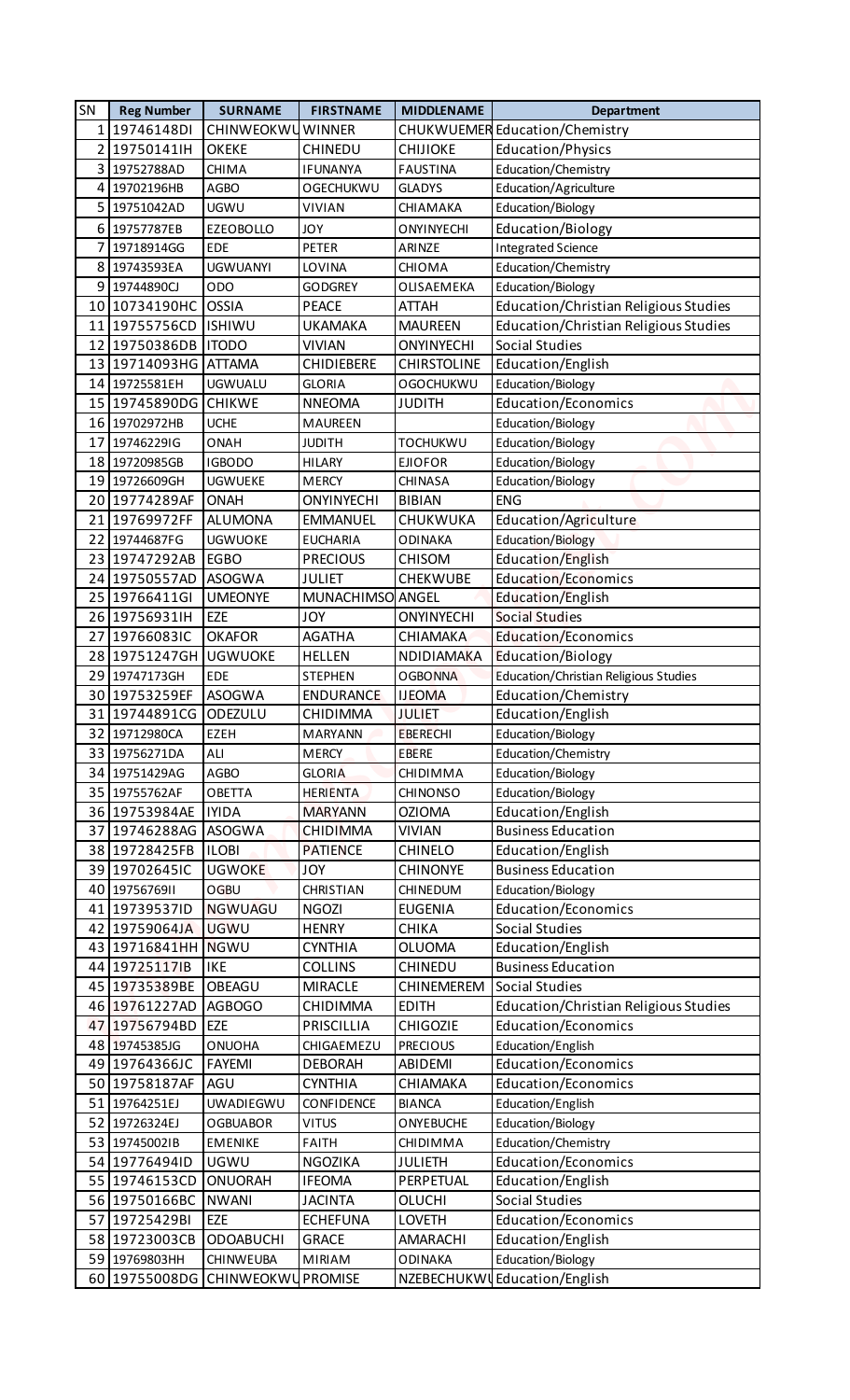| 61 19721492JC  | ODO               | <b>KOLET</b>             | CHIDIMMA           | Education/Biology                     |
|----------------|-------------------|--------------------------|--------------------|---------------------------------------|
| 62 19772890DB  | <b>JOHN</b>       | PATIENCE                 | <b>OLUCHI</b>      | Education/Chemistry                   |
|                |                   |                          | MMESOMACH          |                                       |
| 63 19774121CE  | <b>OKENWA</b>     | <b>BLESSING</b>          | <b>UKWU</b>        | Education/Chemistry                   |
| 64 19746045FG  | <b>UGWU</b>       | CHIAMAKA                 | <b>PRECIOUS</b>    | <b>Business Education</b>             |
| 65 19702124JD  | <b>OGENYI</b>     | <b>EDWARD</b>            | <b>AMOBI</b>       | <b>Business Education</b>             |
| 66 19745109FB  | EDEH              | <b>CHRISTIAN</b>         | <b>MADUABUCHI</b>  | Education/Agriculture                 |
| 67 19740172CB  | <b>OKORO</b>      | SAMUEL                   | <b>CHIJIOKE</b>    | Education/Physics                     |
| 68 19708318DI  | <b>UKWUMA</b>     | <b>CHINENYE</b>          | <b>JOY</b>         | Education/Christian Religious Studies |
| 69 197235651B  | <b>ONWE</b>       | <b>UDENYI</b>            | <b>ANDREW</b>      | <b>Business Education</b>             |
| 70 19767586DF  | IFEJI             | CHIAMAKA                 | <b>LYDIA</b>       | Education/Economics                   |
| 71 19724980AH  | <b>ODO</b>        | ABEL                     | <b>CHIKELUMUBA</b> | Education/Chemistry                   |
| 72 19743115BJ  | <b>AGBEDO</b>     | <b>JANE</b>              |                    | KOSISOCHUKW Education/Economics       |
| 73 19775440EE  | <b>OHANEME</b>    | <b>JENNIFER</b>          | CHINAZA            | Education/Economics                   |
| 74 19717344CD  | <b>EZE</b>        | <b>AUGUSTINE</b>         | <b>IKECHUKWU</b>   | Education/English                     |
| 75 19756964IF  | <b>UGWUOKE</b>    | <b>MERCY</b>             |                    | CHINECHEREM Education/Economics       |
| 76 19750404HE  | ODOABUCHI         | <b>TIMOTHY</b>           | <b>IKECHUKWU</b>   | Education/Mathematics                 |
| 77 19756984CF  | <b>ONYISHI</b>    | <b>CHINECHEREM PEACE</b> |                    | Education/Christian Religious Studies |
| 78 19736679CE  | <b>NNADI</b>      | AUGUSTINE-M CHUKWURA     |                    | Education/English                     |
| 79 19756545IB  | ODO               | LOVETH                   | OLUCHI             | Education/Biology                     |
| 80 19755006EC  | <b>UGWU</b>       | <b>BLESSING</b>          | NGOZIKA            | Education/Chemistry                   |
| 81 19744225IE  | EZE               | NKECHINYERE              | LOVELYN            | Education/Chemistry                   |
| 82 19751284FD  | <b>UGWUANYI</b>   | <b>CYNTHIA</b>           | <b>CHISOM</b>      | Social Studies                        |
| 83 19735268IG  | <b>DAVIDS</b>     | <b>ANITA</b>             | <b>OZIOMA</b>      | Social Studies                        |
| 84 19752088GG  | <b>UGWUOKE</b>    | <b>MERCY</b>             | CHIDIMMA           | <b>Education/Biology</b>              |
| 85 19746201HD  | <b>WINNER</b>     | <b>DAVID</b>             | <b>CHIEMELA</b>    | <b>Social Studies</b>                 |
| 86 19737171AD  | <b>AMADI</b>      | <b>ASSUMPTA</b>          | <b>CHIEMEOGO</b>   | Education/English                     |
| 87 19701572AD  | <b>OLINYA</b>     | <b>FRANCIS</b>           | <b>IKECHUKWU</b>   | Education/BUS.EDU                     |
|                |                   |                          |                    |                                       |
| 88 19728351HJ  | UGWU              | SIMON                    | <b>CHIMAOBI</b>    | Education/Biology                     |
| 89 19774841JF  | <b>ODOH</b>       | <b>AGATHA</b>            | <b>UKAMAKA</b>     | Education/English                     |
| 90 19756582GH  | <b>AGBEDO</b>     | <b>MODESTA</b>           | <b>CHINENYE</b>    | Education/Christian Religious Studies |
| 91 11180697CE  | <b>UCHECHUKWU</b> | ALEXANDER                | <b>CHIDUBEM</b>    | Education/Chemistry                   |
| 92 11107882CF  | <b>AMOKE</b>      | CHINEMEREM VALENTINE     |                    | Education/Chemistry                   |
| 93 10095101DH  | AGADA             | MAXWELL                  | <b>KASIEMOBI</b>   | Education/Biology                     |
| 94 11107811EE  | <b>EZEOHA</b>     | <b>ANTHONY</b>           |                    | KOSISOCHUKW Education/Mathematics     |
| 95 10145669EB  | <b>ABA</b>        | <b>LOVELYN</b>           | NKEIRUKA           | Education/English                     |
| 96 11153278CF  | ONAH              | <b>PERPETUA</b>          | <b>NNEKA</b>       | Education/Biology                     |
| 97 10888453HA  | <b>UGWUOKE</b>    | <b>MARY</b>              | AMARACHI           | Education/Biology                     |
|                |                   | <b>KOSISOCHUKW</b>       |                    |                                       |
| 98 10386704HB  | <b>CHIKA</b>      | U                        | EMMANUELLA         | Education/Biology                     |
| 99 11099919FC  | ANI               | <b>JULIET</b>            | AMARACHI           | <b>Business Education</b>             |
| 100 10714649BA | <b>ONAH</b>       | <b>GLORY</b>             | CHINECHEREM        | Education/Biology                     |
| 101 10984769IF | <b>OKOR</b>       | AMBROSE                  | <b>OBINNA</b>      | Education/Chemistry                   |
| 102 10338574Cl | <b>OLINYA</b>     | <b>VICTOR</b>            |                    | CHUKWUEZUG Business Education         |
| 103 10954265CJ | <b>UGWUANYI</b>   | PERPETUA                 | NMESOMA            | Social Studies                        |
| 104 10468480FG | <b>IKEAGU</b>     | <b>RUTH</b>              | CHIMDALU           | Education/Christian Religious Studies |
| 105 10736213BH | <b>OKORO</b>      | <b>FRANKLYN</b>          | KELECHI            | Education/Chemistry                   |
| 106 10933845IC | EZEH              | <b>BLESSING</b>          | CHIDIMMA           | Education/Agriculture                 |
| 107 11142934BH | OKECHUKWU         | EMMANUEL                 | SMITH              | Education/Chemistry                   |
| 108 11082433DD | <b>OSSAI</b>      | UGOCHUKWU CONFIDENCE     |                    | Social Studies                        |
| 109 10585772JG | <b>ODOH</b>       | PROMISE                  | <b>CHIGOZIE</b>    | Education/Chemistry                   |
| 110 11225077GF | <b>UGWU</b>       | LILIAN                   | <b>UKAMAKA</b>     | Education/Chemistry                   |
| 111 10545871AE | <b>UWALEKE</b>    | <b>ELVIS</b>             | IKECHUKWU          | Education/Agriculture                 |
| 112 11067898IF | UGWU              | <b>MARTHA</b>            | <b>NWANEZEOBI</b>  | Education/Christian Religious Studies |
| 113 11263425GD | <b>UGWU</b>       | <b>LORRITA</b>           | CHIKODILI          |                                       |
|                |                   |                          |                    | Education/English                     |
| 114 10076186DA | <b>OKIGBO</b>     | <b>ONYINYECHI</b>        | <b>JULIET</b>      | Education/English                     |
| 115 10930084BG | ADUKWU            | <b>BIBIAN</b>            | <b>IFEBUCHE</b>    | Education/Biology                     |
| 116 11108306BE | <b>EZEMA</b>      | <b>OBIANUJU</b>          | <b>JULIET</b>      | Education/English                     |
| 117 10590175HJ | ADONU             | <b>CHARITY</b>           | <b>NNEDINSO</b>    | <b>Education/Economics</b>            |
| 118 10163691AE | <b>OJOBOR</b>     | KELVIN                   | NNAEMEKA           | Education/Agriculture                 |